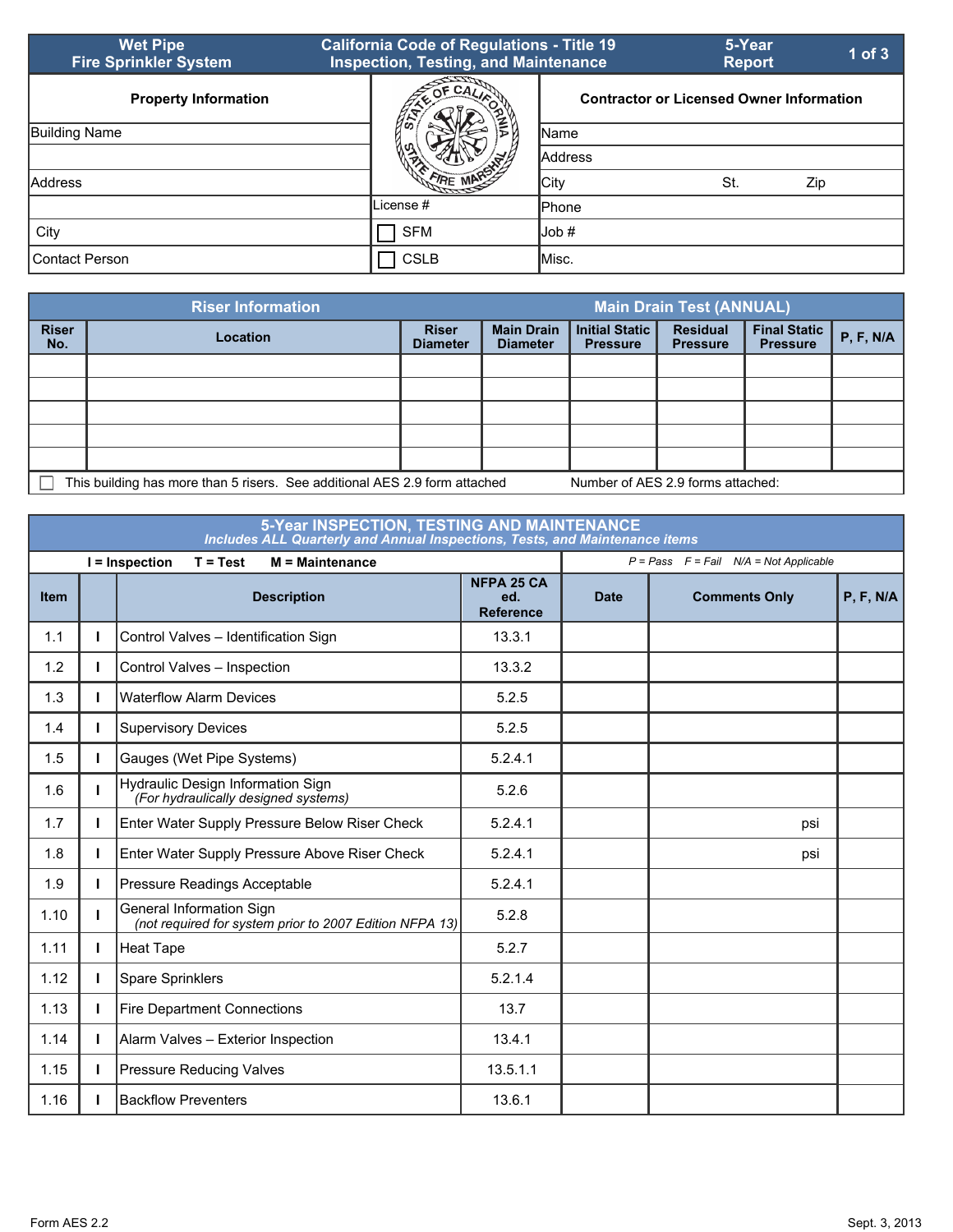| <b>Wet Pipe</b><br><b>Fire Sprinkler System</b> | <b>California Code of Regulations - Title 19</b><br><b>Inspection, Testing, and Maintenance</b> |       | 5 Year<br><b>Report</b>                         | $2$ of $3$ |
|-------------------------------------------------|-------------------------------------------------------------------------------------------------|-------|-------------------------------------------------|------------|
| <b>Property Information</b>                     |                                                                                                 |       | <b>Contractor or Licensed Owner Information</b> |            |
|                                                 |                                                                                                 |       |                                                 |            |
| Building Name                                   |                                                                                                 | lName |                                                 |            |
| <b>Address</b>                                  |                                                                                                 | Uob # |                                                 |            |
| City                                            |                                                                                                 |       |                                                 |            |

| ANNUAL INSPECTION, TESTING, AND MAINTENANCE<br><b>Include ALL Quarterly Inspections (See AES 2.1)</b> |                                                                                                 |                                                                                                                                                                 |                                    |             |                                                               |             |  |  |  |
|-------------------------------------------------------------------------------------------------------|-------------------------------------------------------------------------------------------------|-----------------------------------------------------------------------------------------------------------------------------------------------------------------|------------------------------------|-------------|---------------------------------------------------------------|-------------|--|--|--|
| $\mathbf{I}$                                                                                          | $M =$ Maintenance<br>= Inspection<br>$T = Test$<br>$P = Pass$ $F = Fail$ $N/A = Not$ Applicable |                                                                                                                                                                 |                                    |             |                                                               |             |  |  |  |
| Item                                                                                                  |                                                                                                 | <b>Description</b>                                                                                                                                              | NFPA 25 CA ed.<br><b>Reference</b> | <b>Date</b> | <b>Comments Only</b>                                          | P, F, N/A   |  |  |  |
| 1.17                                                                                                  | L                                                                                               | Small Hose Connections - Hose Valve*                                                                                                                            | 5.1.6, 13.5.2<br>13.5.5.1          |             |                                                               |             |  |  |  |
| 1.18                                                                                                  | $\mathbf{I}$                                                                                    | <b>PRV</b> - Fire Sprinkler Systems                                                                                                                             | 13.5.1.1                           |             |                                                               |             |  |  |  |
| 1.19                                                                                                  | $\mathbf{I}$                                                                                    | Buildings (Freeze Protection)                                                                                                                                   | 4.1.1.1                            |             | <b>Owner's Responsibility</b>                                 |             |  |  |  |
| 1.20                                                                                                  | $\mathbf{I}$                                                                                    | Sprinklers                                                                                                                                                      | 5.2.1                              |             |                                                               |             |  |  |  |
| 1.21                                                                                                  | I.                                                                                              | Sprinklers - Accessible Concealed Space                                                                                                                         | 5.2.1.1.6                          |             |                                                               |             |  |  |  |
| 1.22                                                                                                  | $\mathbf{I}$                                                                                    | Pipe and Fittings                                                                                                                                               | 5.2.2                              |             |                                                               |             |  |  |  |
| 1.23                                                                                                  | $\mathbf{I}$                                                                                    | Pipe and Fittings - Accessible Concealed Space                                                                                                                  | 5.2.2.3                            |             |                                                               |             |  |  |  |
| 1.24                                                                                                  | $\mathbf{I}$                                                                                    | Hangers                                                                                                                                                         | 5.2.3                              |             |                                                               |             |  |  |  |
| 1.25                                                                                                  | $\mathbf{I}$                                                                                    | Hangers - Accessible Concealed Space                                                                                                                            | 5.2.3.3                            |             |                                                               |             |  |  |  |
| 1.26                                                                                                  | $\mathbf{I}$                                                                                    | Seismic Braces                                                                                                                                                  | 5.2.3                              |             |                                                               |             |  |  |  |
| 1.27                                                                                                  | $\mathbf{I}$                                                                                    | Seismic Braces - Accessible Concealed Space                                                                                                                     | 5.2.3.3                            |             |                                                               |             |  |  |  |
| 1.28                                                                                                  | $\mathbf{I}$                                                                                    | <b>Unsprinklered Areas</b>                                                                                                                                      | CFC 901.4                          |             | $\sqsupset$ Yes                                               | $\sqcap$ No |  |  |  |
| 2.1                                                                                                   | T.                                                                                              | <b>Field Service Test Required</b><br>Send Report to Fire Code Official                                                                                         | 5.3.1                              |             | If REQUIRED, Enter 'F' until<br>results are returned from Lab |             |  |  |  |
| 2.2                                                                                                   | T.                                                                                              | <b>Recalled Sprinklers</b><br>If not present = Pass;<br>If present = Fail                                                                                       | Title 19<br>904.1(c)               |             |                                                               |             |  |  |  |
| 2.3                                                                                                   | T                                                                                               | <b>Water Flow Alarm Devices</b><br>90 secs max. Enter time                                                                                                      | 5.3.3<br>13.2.6                    |             | sec.                                                          |             |  |  |  |
| 2.4                                                                                                   | T.                                                                                              | Main Drain Test<br>(Enter data on Page 1 of this form)                                                                                                          | 13.2.5<br>13.3.3.4                 |             |                                                               |             |  |  |  |
| 2.5                                                                                                   | T.                                                                                              | Control Valve - Position                                                                                                                                        | 13.3.3.2                           |             |                                                               |             |  |  |  |
| 2.6                                                                                                   | T.                                                                                              | Control Valve - Operation                                                                                                                                       | 13.3.3.1                           |             |                                                               |             |  |  |  |
| 2.7                                                                                                   | т                                                                                               | Supervisory Devices                                                                                                                                             | 13.3.3.5                           |             |                                                               |             |  |  |  |
| 2.8                                                                                                   | т                                                                                               | <b>Backflow Preventer Assemblies</b>                                                                                                                            | 13.6.2                             |             |                                                               |             |  |  |  |
| 2.9                                                                                                   | T                                                                                               | Small Hose Connections*<br>w/PRV Hose Valves - Partial Flow Test                                                                                                | 13.5.2.3<br>13.5.3.3               |             |                                                               |             |  |  |  |
| 2.10                                                                                                  | T.                                                                                              | <b>PRV</b> – Fire Sprinkler Systems                                                                                                                             | 13.5.1.3                           |             |                                                               |             |  |  |  |
| 2.11                                                                                                  | T.                                                                                              | Pressure Gauges - Calibration                                                                                                                                   | 5.3.2                              |             |                                                               |             |  |  |  |
| 2.12                                                                                                  | T                                                                                               | Small Hose Connections <sup>*</sup>                                                                                                                             | 13.5.6.2.2                         |             |                                                               |             |  |  |  |
|                                                                                                       |                                                                                                 | * Small hose connections are hose valves and optional hose supplied by the fire sprinkler system. They do not include Class I, II, or III<br>standpipe systems. |                                    |             |                                                               |             |  |  |  |